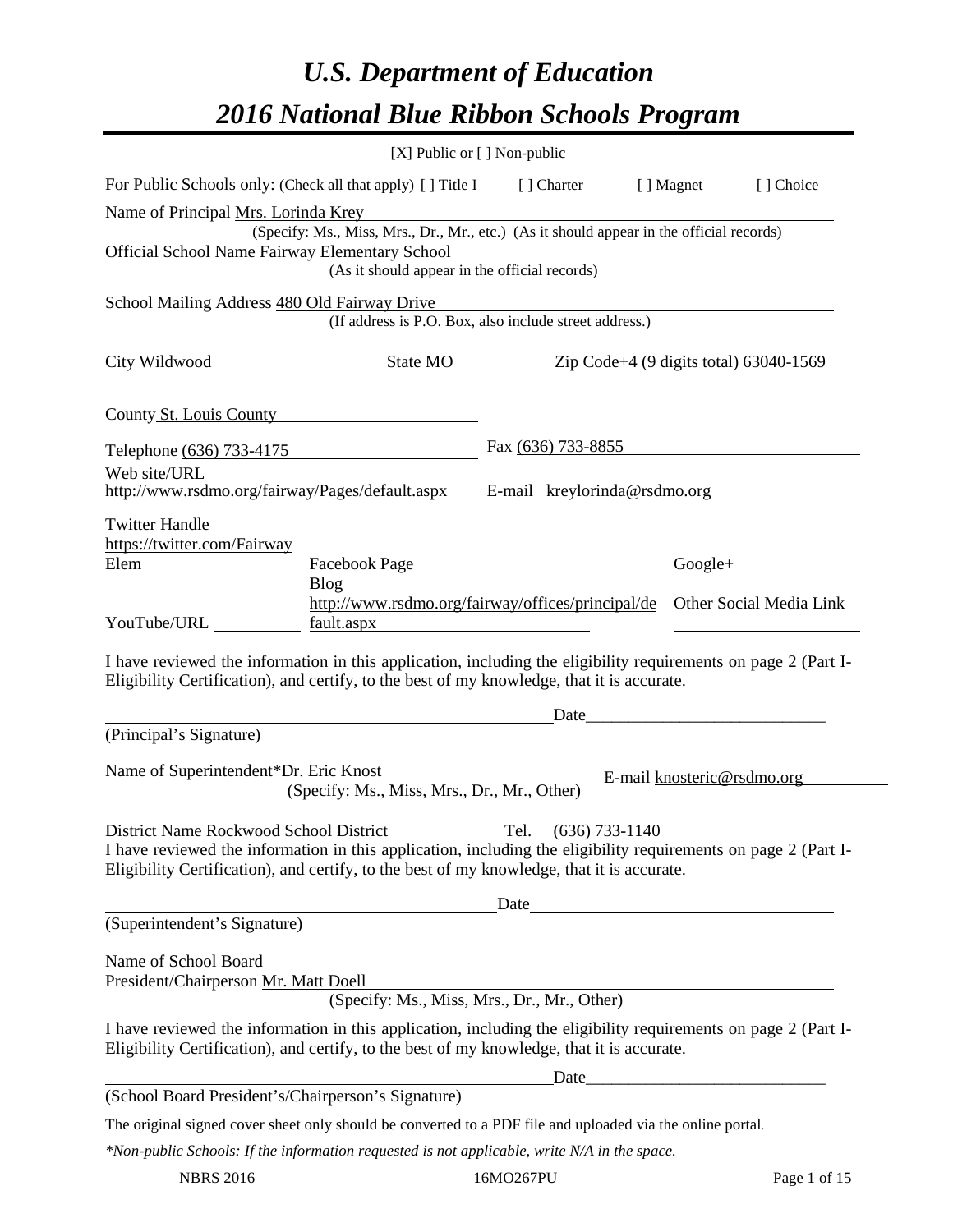The signatures on the first page of this application (cover page) certify that each of the statements below, concerning the school's eligibility and compliance with U.S. Department of Education and National Blue Ribbon Schools requirements, are true and correct.

- 1. The school configuration includes one or more of grades K-12. (Schools on the same campus with one principal, even a K-12 school, must apply as an entire school.)
- 2. The public school has met their state's accountability requirements (i.e., avoided sanctions) in participation, performance in reading (or English language arts) and mathematics, and other academic indicators (i.e., attendance rate and graduation rate) using the most recent accountability results available for the year prior to nomination.
- 3. To meet final eligibility, a public school must meet the state's accountability requirements (i.e., avoided sanctions) in participation, performance in reading (or English language arts) and mathematics, and other academic indicators (i.e., attendance rate and graduation rate) for the year in which they are nominated (2015-2016) and be certified by the state representative. Any status appeals must be resolved at least two weeks before the awards ceremony for the school to receive the award.
- 4. If the school includes grades 7 or higher, the school must have foreign language as a part of its curriculum.
- 5. The school has been in existence for five full years, that is, from at least September 2010 and each tested grade must have been part of the school for the past three years.
- 6. The nominated school has not received the National Blue Ribbon Schools award in the past five years: 2011, 2012, 2013, 2014, or 2015.
- 7. The nominated school has no history of testing irregularities, nor have charges of irregularities been brought against the school at the time of nomination. The U.S. Department of Education reserves the right to disqualify a school's application and/or rescind a school's award if irregularities are later discovered and proven by the state.
- 8. The nominated school or district is not refusing Office of Civil Rights (OCR) access to information necessary to investigate a civil rights complaint or to conduct a district-wide compliance review.
- 9. The OCR has not issued a violation letter of findings to the school district concluding that the nominated school or the district as a whole has violated one or more of the civil rights statutes. A violation letter of findings will not be considered outstanding if OCR has accepted a corrective action plan from the district to remedy the violation.
- 10. The U.S. Department of Justice does not have a pending suit alleging that the nominated school or the school district as a whole has violated one or more of the civil rights statutes or the Constitution's equal protection clause.
- 11. There are no findings of violations of the Individuals with Disabilities Education Act in a U.S. Department of Education monitoring report that apply to the school or school district in question; or if there are such findings, the state or district has corrected, or agreed to correct, the findings.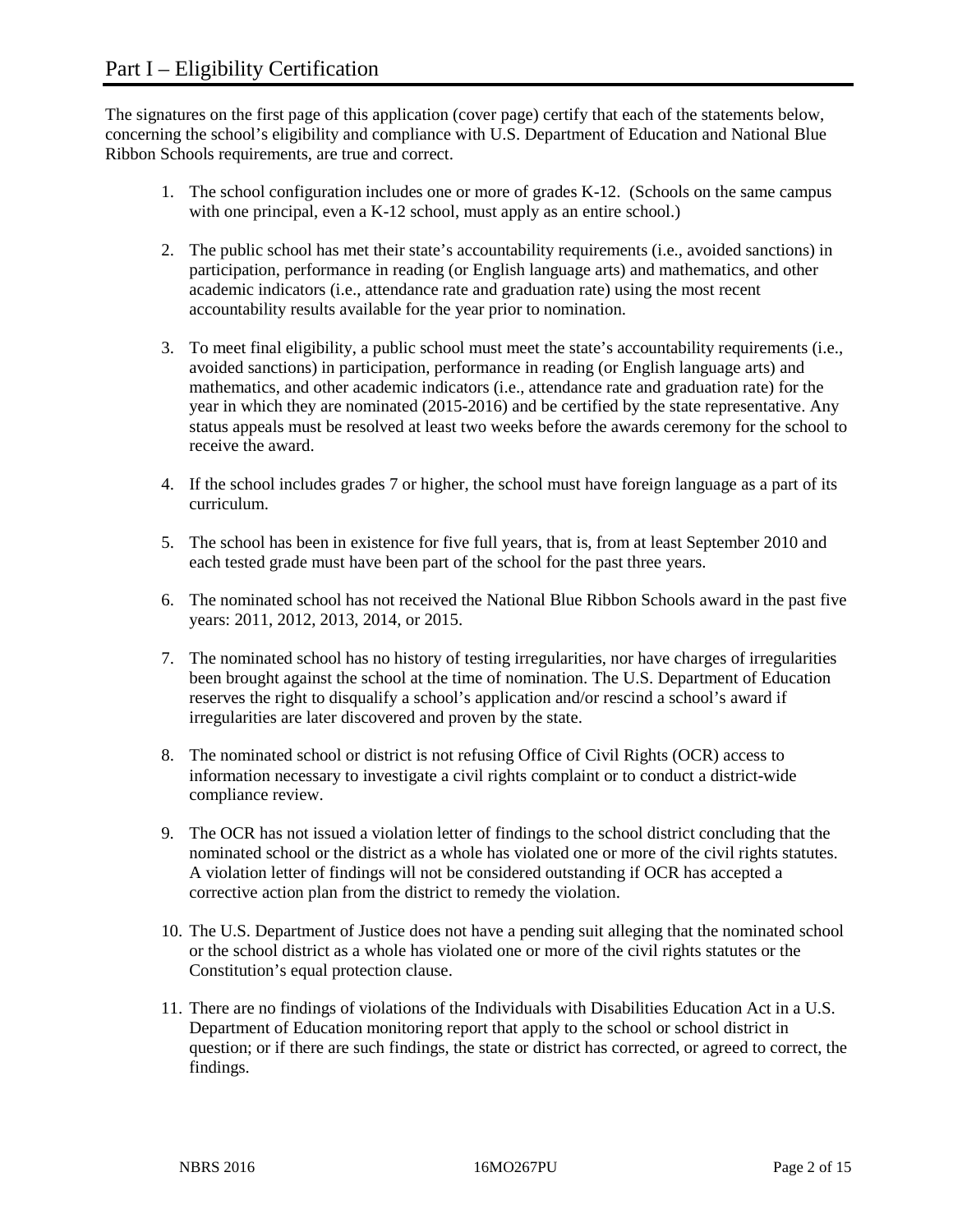### **Data should be provided for the most recent school year (2015-2016) unless otherwise stated.**

### **DISTRICT**

1. Number of schools in the district  $19$  Elementary schools (includes K-8) (per district designation): 6 Middle/Junior high schools 5 High schools 0 K-12 schools

30 TOTAL

**SCHOOL** (To be completed by all schools)

- 2. Category that best describes the area where the school is located:
	- [] Urban or large central city [ ] Suburban with characteristics typical of an urban area [X] Suburban [ ] Small city or town in a rural area [ ] Rural
- 3. Number of students as of October 1, 2015 enrolled at each grade level or its equivalent in applying school:

| Grade                           | # of         | # of Females | <b>Grade Total</b> |
|---------------------------------|--------------|--------------|--------------------|
|                                 | <b>Males</b> |              |                    |
| <b>PreK</b>                     | 0            | 0            | 0                  |
| K                               | 37           | 35           | 72                 |
| 1                               | 32           | 47           | 79                 |
| $\overline{2}$                  | 36           | 35           | 71                 |
| 3                               | 32           | 36           | 68                 |
| 4                               | 50           | 38           | 88                 |
| 5                               | 45           | 45           | 90                 |
| 6                               | 0            | 0            | 0                  |
| 7                               | 0            | 0            | 0                  |
| 8                               | 0            | 0            | 0                  |
| 9                               | 0            | 0            | 0                  |
| 10                              | 0            | 0            | $\theta$           |
| 11                              | 0            | 0            | $\Omega$           |
| 12 or higher                    | 0            | 0            | $\theta$           |
| <b>Total</b><br><b>Students</b> | 232          | 236          | 468                |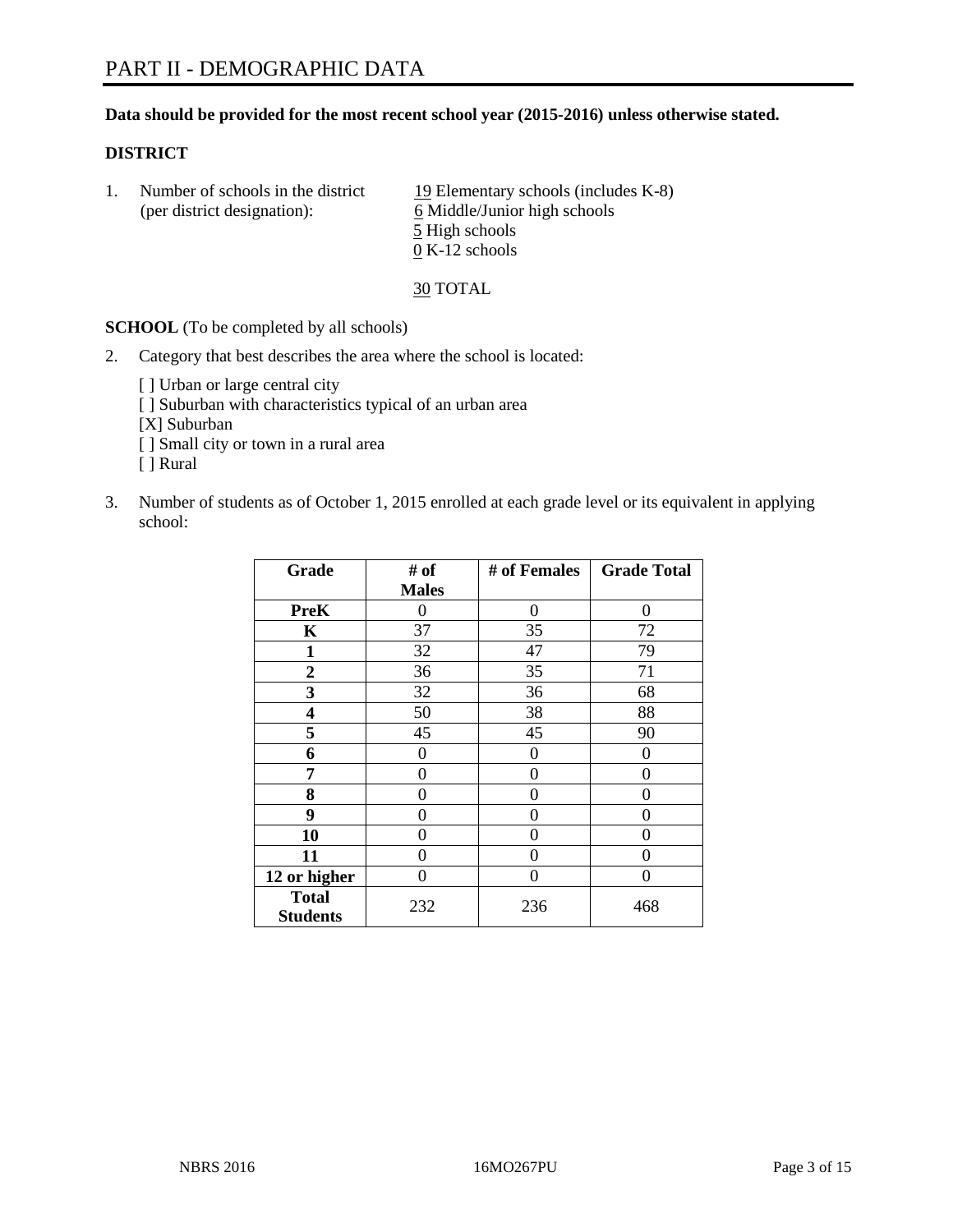4. Racial/ethnic composition of  $\qquad \qquad \underline{0}$  % American Indian or Alaska Native the school: 5 % Asian

 % Black or African American % Hispanic or Latino % Native Hawaiian or Other Pacific Islander 83 % White % Two or more races **100 % Total**

(Only these seven standard categories should be used to report the racial/ethnic composition of your school. The Final Guidance on Maintaining, Collecting, and Reporting Racial and Ethnic Data to the U.S. Department of Education published in the October 19, 2007 *Federal Register* provides definitions for each of the seven categories.)

5. Student turnover, or mobility rate, during the 2014 – 2015 school year: 5%

This rate should be calculated using the grid below. The answer to (6) is the mobility rate.

| <b>Steps For Determining Mobility Rate</b>         | Answer |  |
|----------------------------------------------------|--------|--|
| (1) Number of students who transferred to          |        |  |
| the school after October 1, 2014 until the         | 21     |  |
| end of the 2014-2015 school year                   |        |  |
| (2) Number of students who transferred             |        |  |
| <i>from</i> the school after October 1, 2014 until | 5      |  |
| the end of the 2014-2015 school year               |        |  |
| (3) Total of all transferred students [sum of      | 26     |  |
| rows $(1)$ and $(2)$ ]                             |        |  |
| (4) Total number of students in the school as      | 475    |  |
| of October 1, 2014                                 |        |  |
| $(5)$ Total transferred students in row $(3)$      | 0.055  |  |
| divided by total students in row (4)               |        |  |
| $(6)$ Amount in row $(5)$ multiplied by 100        | 5      |  |

6. English Language Learners (ELL) in the school: 2 %

8 Total number ELL

Specify each non-English language represented in the school (separate languages by commas): Spanish, Japanese, Somali, Arabic

- 7. Students eligible for free/reduced-priced meals: 15 % Total number students who qualify:  $\frac{71}{2}$
- 8. Students receiving special education services: 16 %

77 Total number of students served

Indicate below the number of students with disabilities according to conditions designated in the Individuals with Disabilities Education Act. Do not add additional conditions. It is possible that students may be classified in more than one condition.

| 1 Autism                              | $\underline{0}$ Orthopedic Impairment   |
|---------------------------------------|-----------------------------------------|
| 0 Deafness                            | 13 Other Health Impaired                |
| 0 Deaf-Blindness                      | 9 Specific Learning Disability          |
| 2 Emotional Disturbance               | 49 Speech or Language Impairment        |
| 1 Hearing Impairment                  | 0 Traumatic Brain Injury                |
| 1 Mental Retardation                  | 0 Visual Impairment Including Blindness |
| $\underline{0}$ Multiple Disabilities | 1 Developmentally Delayed               |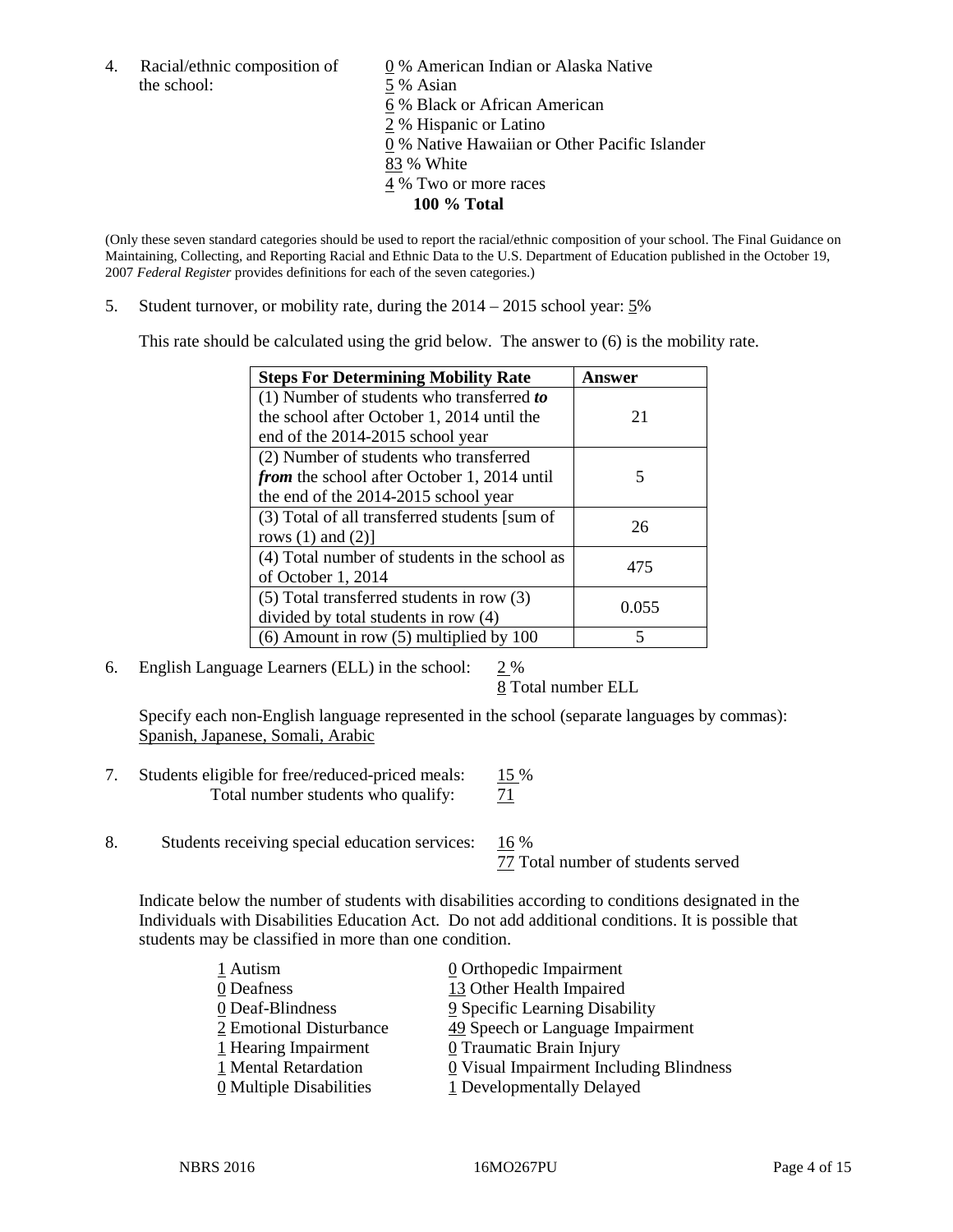- 9. Number of years the principal has been in her/his position at this school:  $1$
- 10. Use Full-Time Equivalents (FTEs), rounded to nearest whole numeral, to indicate the number of school staff in each of the categories below:

|                                       | <b>Number of Staff</b> |
|---------------------------------------|------------------------|
| Administrators                        |                        |
| Classroom teachers                    | 23                     |
| Resource teachers/specialists         |                        |
| e.g., reading, math, science, special | 12                     |
| education, enrichment, technology,    |                        |
| art, music, physical education, etc.  |                        |
| Paraprofessionals                     | $\mathcal{D}$          |
| Student support personnel             |                        |
| e.g., guidance counselors, behavior   |                        |
| interventionists, mental/physical     |                        |
| health service providers,             | 5                      |
| psychologists, family engagement      |                        |
| liaisons, career/college attainment   |                        |
| coaches, etc.                         |                        |

- 11. Average student-classroom teacher ratio, that is, the number of students in the school divided by the FTE of classroom teachers, e.g., 22:1 20:1
- 12. Show daily student attendance rates. Only high schools need to supply yearly graduation rates.

| <b>Required Information</b> | 2014-2015 | 2013-2014  | 2012-2013  | 2011-2012 | 2010-2011 |
|-----------------------------|-----------|------------|------------|-----------|-----------|
| Daily student attendance    | 97%       | 97%        | 97%        | 77%       | 96%       |
| High school graduation rate | $9\%$     | $\gamma\%$ | $\gamma\%$ | 9%        | 0%        |

13. **For high schools only, that is, schools ending in grade 12 or higher.** 

Show percentages to indicate the post-secondary status of students who graduated in Spring 2015.

| <b>Post-Secondary Status</b>                  |    |
|-----------------------------------------------|----|
| Graduating class size                         |    |
| Enrolled in a 4-year college or university    | 0% |
| Enrolled in a community college               | 0% |
| Enrolled in career/technical training program | 0% |
| Found employment                              | 0% |
| Joined the military or other public service   | 0% |
| Other                                         | 0% |

14. Indicate whether your school has previously received a National Blue Ribbon Schools award. Yes No X

If yes, select the year in which your school received the award.

15. In a couple of sentences, provide the school's mission or vision statement.

We do whatever it takes to ensure all students realize their potential.

16. **For public schools only**, if the school is a magnet, charter, or choice school, explain how students are chosen to attend.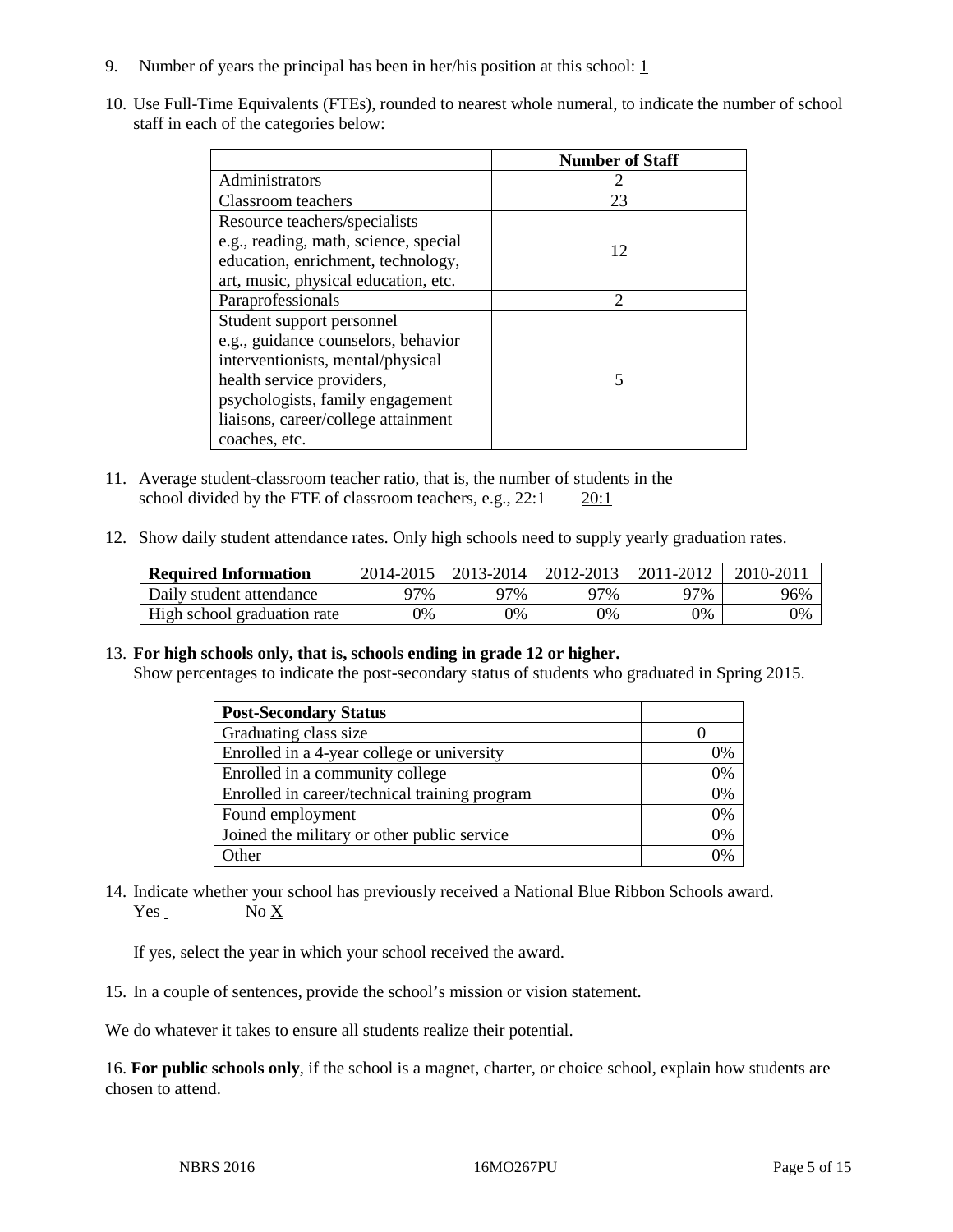# PART III – SUMMARY

Fairway Elementary was built in 2004, and remains Rockwood School District's youngest building. It is a true neighborhood school, as it was built on a former golf course, with a subdivision erected in its shadow. Our first student body picture was taken in the construction area directly across the street, which soon became the backyards of some current and former students! Before construction was complete, the staff was hired and a group of students, parents, and staff began the process of building our school community. This group embraced the golf course theme. We became the Fairway Eagles, with our colors being green and gold, and we reside on Old Fairway Drive. Since Fairway's inception, our first principal was promoted to Rockwood's Central Office as Assistant Superintendent Of Learning and Support Services. She continues to spread Fairway's culture on a district-wide level. Our second principal was promoted to Central Office as Director Of Elementary Education. Fairway is proud that its beginning leaders now impact the entire district!

Fairway's entire staff holds a high standard of efficacy in meeting our students' academic, emotional, physical, social, and cultural needs. Fairway's teachers believe that all students will succeed, regardless of their backgrounds and the obstacles they face. Fairway teachers are committed to doing whatever it takes to ensure that all students' needs are met to be successful.

Most of Fairway's student body are resident students. However, Fairway is also home to Voluntary Interdistrict Choice Corporation students from St. Louis City. We are honored to serve so many families! Annually Fairway celebrates these neighborhood roots by hosting a Walk/Bike To School Day. Students who live in the surrounding neighborhoods meet at designated posts, where volunteers walk them to school. Even our VICC students that reside in the city participate by unloading buses at a nearby stop, where they are met by staff who walk them to school. Every child feels a sense of belonging at Fairway, regardless of where he/she resides.

Over our short existence, Fairway has earned several significant awards. We have received nine nationallyrecognized Promising Practice Awards through the Character Plus organization. Two that we are the most proud of are: The "Got Your Back Pack" (GYBP) program and our "Soup-er Bowl" canned food drive. Both practices are ongoing and impact our entire district. Fairway created, houses, and maintains the Rockwood School District's food pantry. GYBP provides low-income and homeless Rockwood families with non-perishable food items each weekend from the food pantry. The Soup-er Bowl is one way that Fairway students stock the pantry during February. Students place canned goods in our foyer, according to which football team they want to win the big game! The team which collects the most cans is Fairway's Soup-er Bowl winner. Students have the task of counting cans daily, reporting standings during live student-broadcast announcements, and stocking pantry shelves at the completion of the competition. This successful practice provides kids with a sense of accomplishment, a love for helping others, and knowing they are giving to those who are less fortunate.

Fairway's unique programs nurture the success of our students. Many students participate in the Go! St. Louis Read, Right, Run Marathon where students read 26 books, "right" the community with 26 good deeds, and run 26.2 miles over four months. Fairway also initiated a Gift Giving Program where identified families in need, within our own school community, are "adopted." Assistance with their physiological needs is provided to these families each month. The Gift Giving Program is funded by having a "McTeacher Night" at our local McDonald's, where Fairway staff members serve our community, and a portion of the profit earned by McDonald's is shared with Fairway.

Fairway builds a sense of community and fosters student relationships through many character education initiatives such as "Buddy Classes," where intermediate grade level classes are paired with primary classes. Buddy classes meet regularly and participate in activities that support the academic curriculum. The meetings help cultivate academic, emotional, and social growth among our students. We also participate in Relay For Life to raise money for the American Cancer Society. Our students raise money, and walk in honor of their loved ones affected by cancer at our yearly Mini-Relay Marathon during PE classes.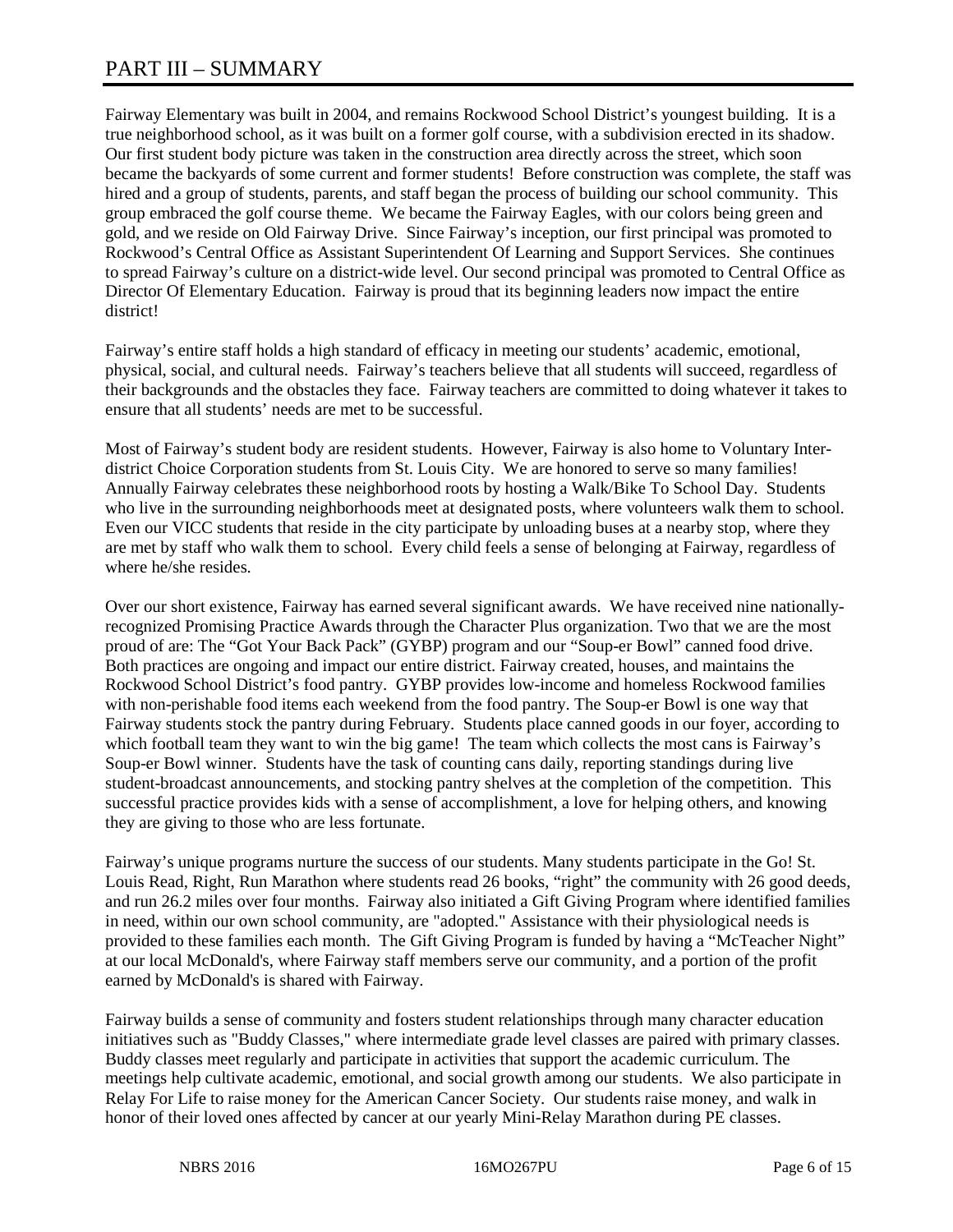Fairway also supports a free reading and math tutoring program before school, to help at-risk students achieve academic success. This tutoring program is taught by certified Fairway teachers and meets four days per week.

Fairway prides itself in building leadership qualities within its students. Fifth graders show leadership by becoming Ambassadors. Ambassadors perform tasks such as facilitating a daily live student broadcast of morning announcements, tours to new families joining our school community, volunteering to help staff members, and assisting younger students with various social, emotional, and academic needs.

Fairway truly lives by our district's mission and vision: "By continuously improving every aspect of our performance, the Rockwood School District empowers students to command their future. We do whatever it takes to ensure all students realize their potential."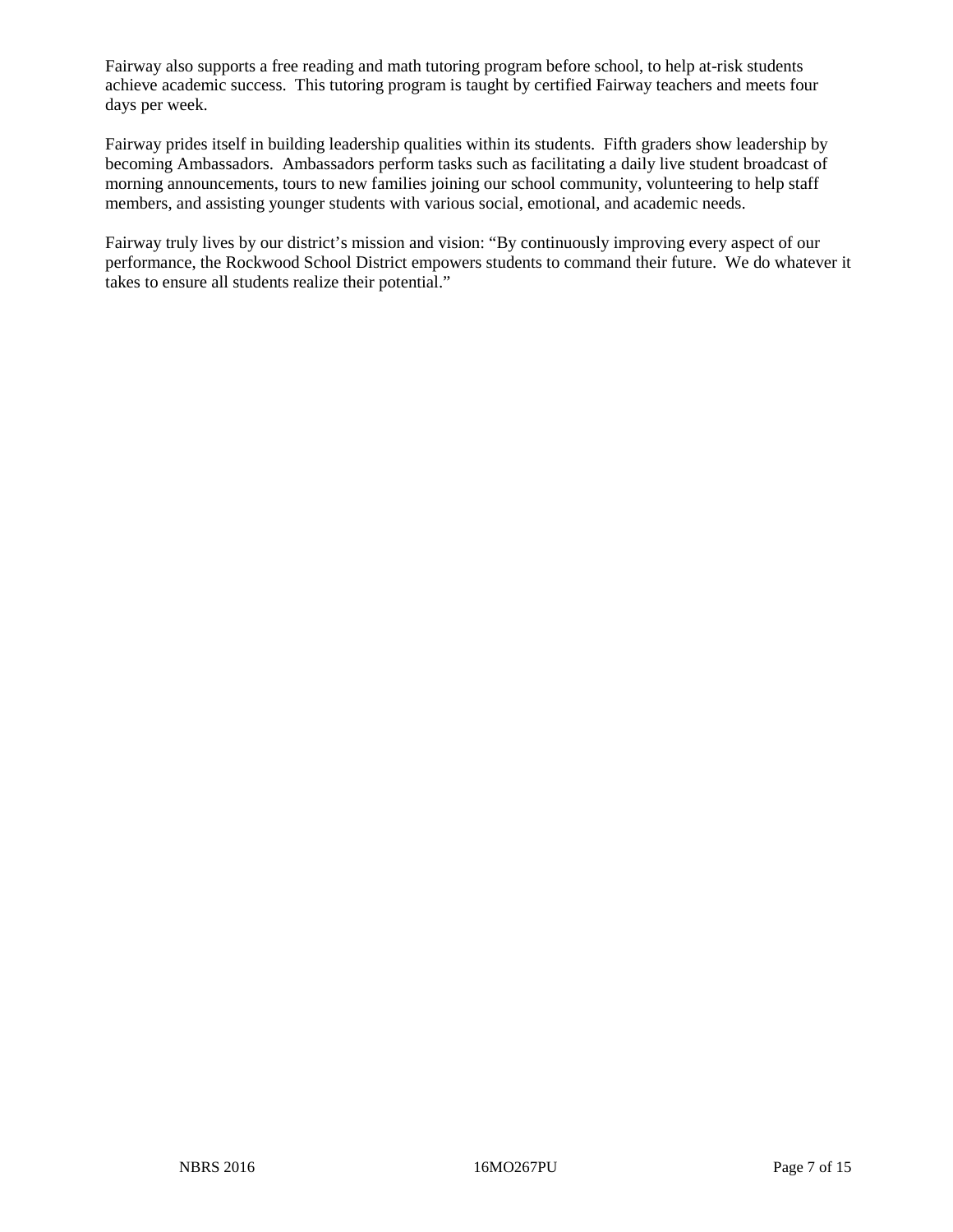# 1. Core Curriculum:

As a public school, Fairway's core curriculum is collaboratively determined with other Rockwood School District teachers, and aligns with Missouri's Learning Standards. From the curricular standards, Fairway staff differentiates instruction based on the needs of individual and groups of students. Differentiation is based on formative, summative, and standardized assessments, routinely administered throughout the school year. All assessment data is used to help us flexibly group students according to their unique learning needs. Those students who require extra support in both remediation and acceleration are recognized through the Response to Intervention (RTI) process during grade-level Professional Learning Communities (PLCs). Through PLC time, teachers are able to analyze student assessment data, brainstorm, and share strategies to help students meet their full potential. Students also write personal academic goals, based on what they recognize as their own strengths and areas for improvement, in both math and English/Language Arts (ELA).

Fairway Elementary places high importance on English/Language Arts. We utilize a balanced-literacy approach, with equal importance on reading, writing, and oral communication from preK-fifth grade. Teachers make it a top priority to meet with students daily within guided reading groups. In guided reading groups, students receive instruction that is tailored to their specific learning needs. Fairway staff constructed a room called "The Eagle's Nest" where hundreds of teacher reading materials and resources are housed in order to provide the best differentiated instruction. The Eagle's Nest offers a plethora of reading levels A-Z fiction and nonfiction books. Fairway encourages readers to set challenging goals and participate in quarterly reading celebrations when goals are met! All students are formatively assessed throughout the school year to monitor progress so teachers can adjust practices accordingly.

Math is also a critical core subject for Fairway students. We focus on the development of basic mathematical skills, but also cultivate students to become real-world problem-solvers. Similar to language arts, we consistently monitor student learning with formative and summative assessments to meet students' specific mathematical needs. All Fairway classrooms utilize small group instruction, according to a student's skill set. We make it a priority to work with students in small groups on a daily basis. In primary grades, Fairway utilizes fifth grade student Ambassadors and the FasttMath computer program to help struggling students learn their basic facts. In intermediate grade levels, students actually switch classes so that teachers have an entire group of students with similar needs. Those classes built with struggling students have lower numbers, allowing teachers more individual and direct instruction time. However, students who exceed the math standards are accelerated through the curriculum. Fairway students participate in holistic, real-world problems, allowing them to dig deeper into the curriculum. Advanced learners are challenged with enriching experiences and curriculum beyond grade level expectations. Throughout Fairway, math students are also allowed to grade skip when they show mastery of current grade level skills. High achieving students have the opportunity to attend middle school math classes, before school. Like ELA, all Fairway math students take formative assessments frequently throughout the year to monitor progress and adjust instruction.

Fairway's science curriculum integrates the areas of Earth, Life, and Physical Sciences, emphasizing a hands on approach. With the increase of science, technology, engineering, and math (STEM) careers in our world, Fairway's curriculum develops STEM skills to help prepare our students to function and thrive in the future. Through the use of engineering practices, students connect the concepts they are learning in class to new, real-world situations, while becoming better problem-solvers. Fairway third and fifth graders also participate in extended lessons through our district's Mobile Instructional Classroom (MIC) bus, where they further utilize STEM skills, while working with our district's STEM Coordinator.

Fairway's social studies curriculum is divided into five strands: history, government, geography, economics, and cultural awareness. These strands are spiraled in kindergarten through fifth grade. Each strand is embedded in conceptual units, which leads to differentiation for all students. Students can use higher level thinking skills in each unit. The units are project based, which allows students to learn to use primary and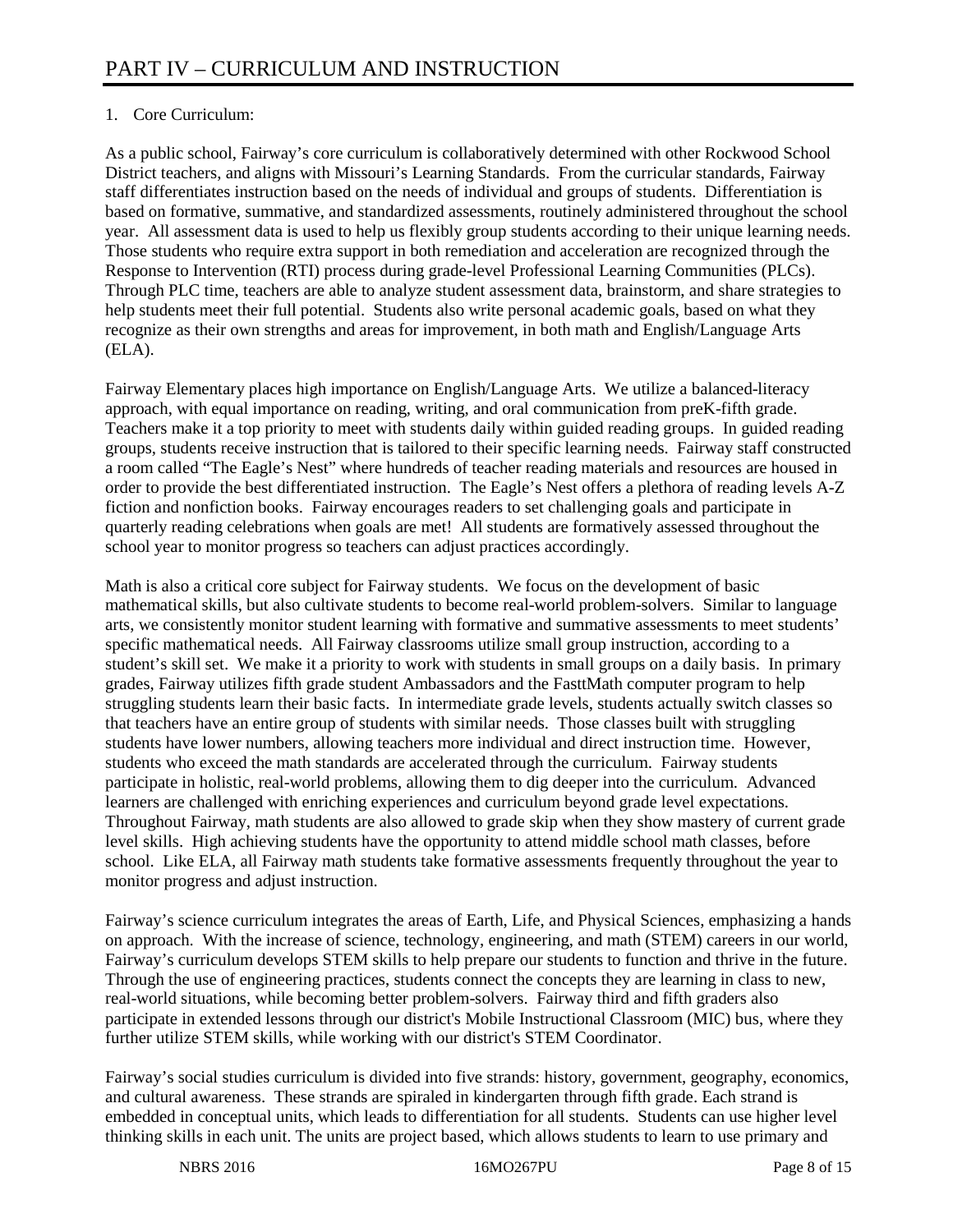secondary sources. An example of a 5th grade conceptual unit would include students analyzing historical events in American History, integrating where those events took place on a map, how the government impacted the events, the economic needs, and cultural perspectives of that time period in American History.

### 2. Other Curriculum Areas:

 Fairway offers a variety of non-core subjects, which are collaboratively determined by Rockwood School District's Core Curriculum Objectives that align with Missouri State Standards. Art, vocal music, physical education (PE), and health are taken by all students, grades kindergarten to fifth. In third grade orchestra is added to the curriculum. Fourth and fifth grade students then have the option to take either orchestra or technology. Each non-core subject integrates the curriculum of core subjects, and develops progressively as students grow and learn.

Fairway students receive 60 minutes of art instruction once per week. Kindergarten and first grade art introduces the elements of line, shape, color, and value. Fairway students explore self-expression through portraiture, landscape, printmaking, and sculpture. Second and third grade students learn elements of art at a higher complexity. Art incorporates science, technology, engineering, and mathematics (STEM) through creating original building design and paper weaving. It integrates social studies by encouraging selfexpression through themes of community and group identity. Fourth and fifth grade students incorporate technology and examine art at an accelerated level of complexity through graphic art. Students apply their knowledge of elements and principles of art by drawing, painting, weaving, and sculpting. Lastly, all Fairway art students express themselves in the themes of patriotism and other cultural points of view.

All Fairway students receive 30 minutes of vocal music instruction twice every week. Fairway's K-5 vocal music curriculum focuses on continuous refinement of basic music skills. The vocal music program provides the opportunity for students to develop technical performance skills, knowledge, understanding of music, and making music a part of their daily lives. Fairway students develop critical thinking skills and learn to appreciate music on an independent level. The critical thinking utilized through vocal music enhances development in other academic areas. Our vocal music program assists students in developing knowledge of our musical heritage by incorporating social studies standards. Students learn to make knowledgeable judgments about the music that they hear. Training received in Fairway's vocal music program enables students to experience leadership and confidence as part of the community, through live performances.

All Fairway students receive 30 minutes of PE and health instruction, five days per week. Our physical education (PE)/health curriculum is based on nine core conceptual objectives, developed by Rockwood's PE/health educators, curriculum facilitators, and community members. The core conceptual objectives are directly aligned with the National Physical Education Standards (NPE), set by the National Association for Sports and Physical Education (NASPE) organization. Fairway's nutrition program is part of the spiraled health curriculum for first, third, and fifth grades. It is supported throughout Fairway, both at lunch, and in the classrooms during snack time. Technology is included in our curriculum with the use of FitnessGram software, a program used by our P.E. teachers. This software package integrates math by allowing students to record and report their fitness goals and scores, along with prescriptive feedback for each student and parent.

Fairway's orchestra curriculum is also spiral designed, serving third through fifth grades. All third graders participate in orchestra class for 30 minutes, twice per week. However, those who develop a passion for orchestra may choose it as an elective in fourth and fifth grades, where they will continue classes for 30 minutes/twice per week. Fourth and fifth graders are grouped in like classes with their instrument of choice: violin, viola, cello, or bass, in order to refine their skills. Basic orchestra skills include math, reading, writing, problem-solving, collaboration, analytical skills, and effective communication. Many Fairway students who are involved in orchestra advance to private lessons, then continue to play for our middle school and high school programs.

NBRS 2016 **16MO267PU** Page 9 of 15 Technology class is a popular option for Fairway fourth and fifth graders that is offered 30 minutes, twice weekly. The goal of technology education is to ensure technological literacy for students. Fairway students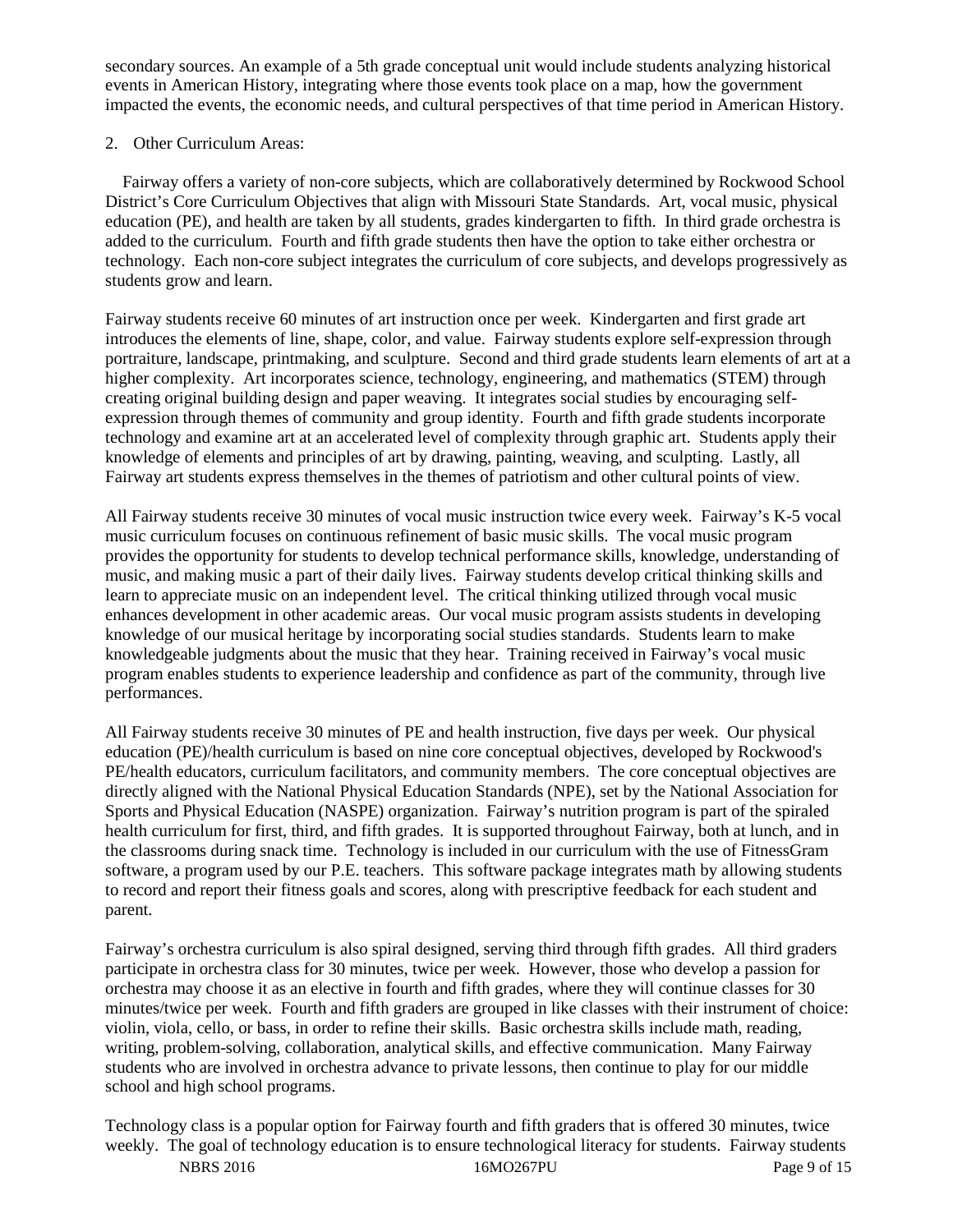use technology to develop solutions to real-world problems. Technology education is vital to Fairway's STEM program. Its interdisciplinary nature helps students comprehend and apply these concepts in their academic studies. Fairway students learn keyboarding skills, internet safety, how to identify credible websites for research, and utilize academic games to support learning. Students utilize Google Drive to share their work with peers and teachers, while completing projects related to our core-curriculum. Fairway's technology education prepares Fairway students for real world situations.

3. Instructional Methods and Interventions:

Fairway students receive core curriculum instruction from their classroom teachers. Teachers use differentiated instruction to meet the needs of all students. Formative, summative and standardized assessments are used in the classroom to determine students who would benefit from acceleration or intervention. We use a tiered Response to Intervention (RTI) instructional method to assess each child based on their reading, writing, and math skills.

Teachers address the needs of all learners through guided reading and math groups. Each child is given direct instruction every day at his/her instructional level. Teachers use many different mediums for instruction. Technology is integrated in K-1 with the use of tablets featuring reading, grammar and math apps. Each classroom has eight or more computers to use for programs such as Raz-Kids, Spelling City, ConnectED, FasttMath, Study Island, etc. All of the programs can be differentiated to match each student's level. Additionally, Fairway has approximately 20 Nooks (eReaders) per grade level. Those Nooks are loaded with leveled readers from A-Z (Fountas and Pinnell), so all students can access appropriate text at their own level. Our current language arts program has an online component, where teachers can assign books to individual students at their levels. Students can access these books at school and home.

Students requiring extra support for specific standards and skills are divided into flexible, small groups for re-teaching. Generally, teacher assistants (TAs) monitor an independent classroom activity, so that the classroom teacher can deliver additional instruction when needed. Each school year formative, summative, and standardized assessments are given, which determine progress and placement. Students scoring below average in reading are identified for a Reading Intervention (RI) program. RI students meet daily with a Reading Specialist to work on skills and strategies for reading success. RI students receive double the minutes of reading instruction, because they meet with their RI teacher and classroom teacher. RI is a pullout program for 30 minutes each day.

Fairway identifies gifted students through standardized testing process. Once identified, our talented and gifted (TAG) students attend gifted education classes at Rockwood's Center for Creative Learning (CCL) one full-day per week. Fairway teachers work collaboratively with CCL teachers to provide challenging and rigorous learning opportunities for our gifted population. The CCL's curriculum is inquiry-based and aligns with the district's curriculum, but is written two grade levels higher, in order to meet the needs of students who require academic acceleration. Our gifted students are encouraged to share their expanded knowledge with their Fairway classmates, as it applies to our daily curriculum.

# 4. Assessment for Instruction and Learning and Sharing Assessment Results:

Fairway utilizes a variety of formative, summative, and standardized assessment data points to analyze and improve student and school performance. Because Fairway has identified an achievement gap between our general population and subgroup students (specifically IEP and Free and Reduced Lunch) assessments are used, with other indicators, to drive instruction by analyzing data. Data from these assessments are used during Professional Learning Community (PLC) time, to discuss student progress and determine interventions necessary for each student.

Fairway uses the Benchmark Assessment System (BAS) for reading and the Standardized Testing and Reporting (STAR) assessment to identify independent and instructional reading and math levels of students in kindergarten-fifth grade. The BAS is administered one-on-one, between teacher and student. Teachers discuss student's reading goals, and use information from the BAS to form guided reading groups, based on specific needs at each child's instructional level. The STAR is a computer-based assessment given to all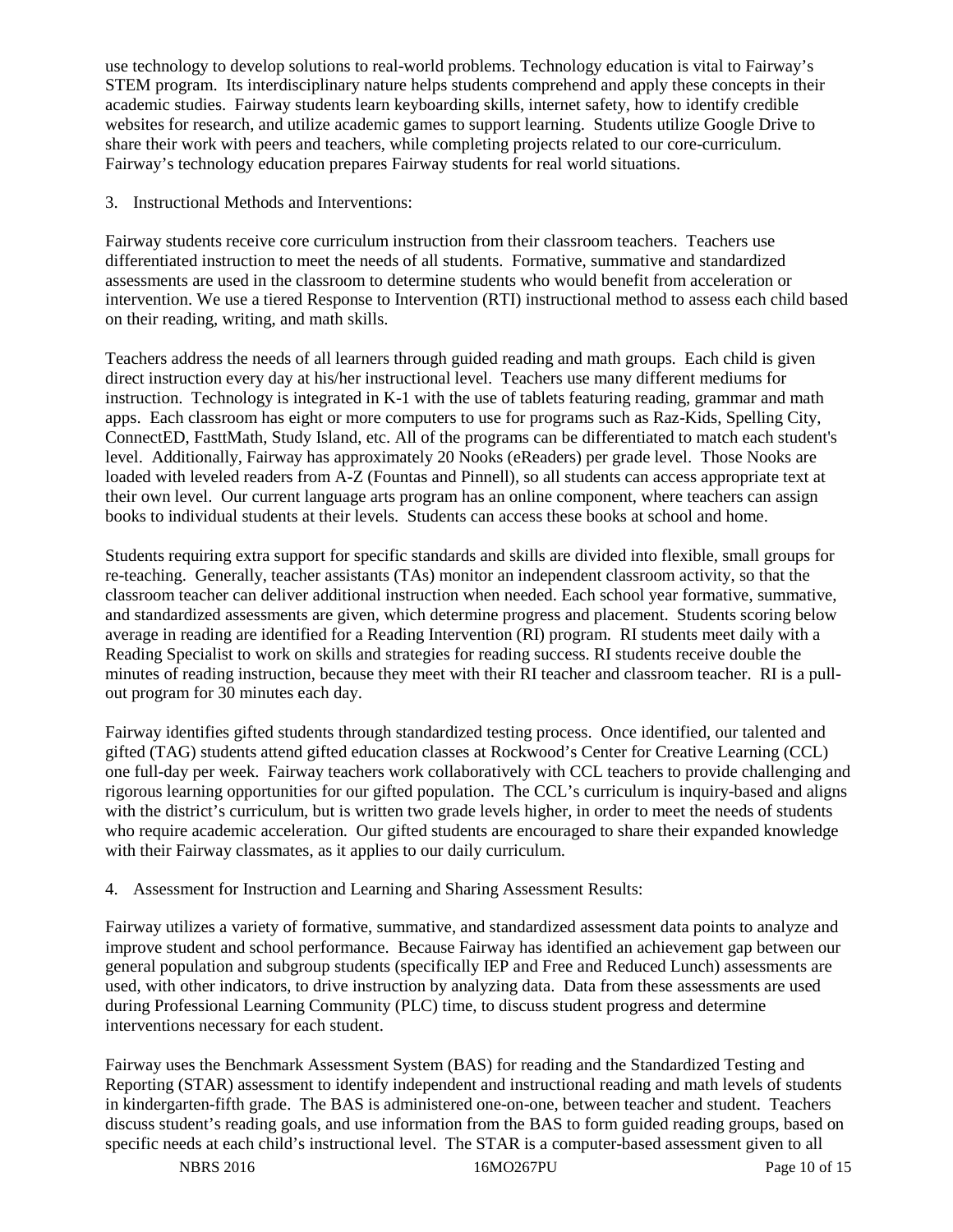students in grades first through fifth, a minimum of four times per year. It measures specific skills and overall reading and math ability, then compares data with students across the nation. Growth is fore-casted and charted. Data from both assessments, as well as classroom information, is used in our PLCs to analyze success and implement interventions.

Fairway students take a district common summative math assessment at the beginning and end of every school year. Data from these assessments can be used to monitor growth, place students in appropriate math classes and/or flexible groups and use for quarterly report card information. Throughout the year, teachers use numerous formative assessments to guide their instruction while monitoring student achievement. Beyond STAR, Fairway students take common assessments for each math chapter, giving teachers additional data to compare. This data is critical for helping teachers monitor their flexible math groups and refine instruction for essential standards.

Students also meet with teachers individually to set goals based on data. Parents, teachers, and students collaborate by monitoring subject specific contracts, which are based on student goals. All are involved in the communication process about a child's data and progress. Teachers consistently communicate with parents via Infinite Campus, email, phone, texts, or meetings to discuss their child's progress and/or specific needs to help their child achieve their academic goals. Fairway strives for 100% "face-to-face" participation during two formal parent/teacher conferences (fall/spring.) However, it is communicated that parents may request a conference or team meeting at any time of the year to further discuss students' academic goals and progress. By doing whatever it takes to inform parents of their child's strengths and areas for growth, Fairway ensures high levels of student achievement and a strong commitment to closing the achievement gap.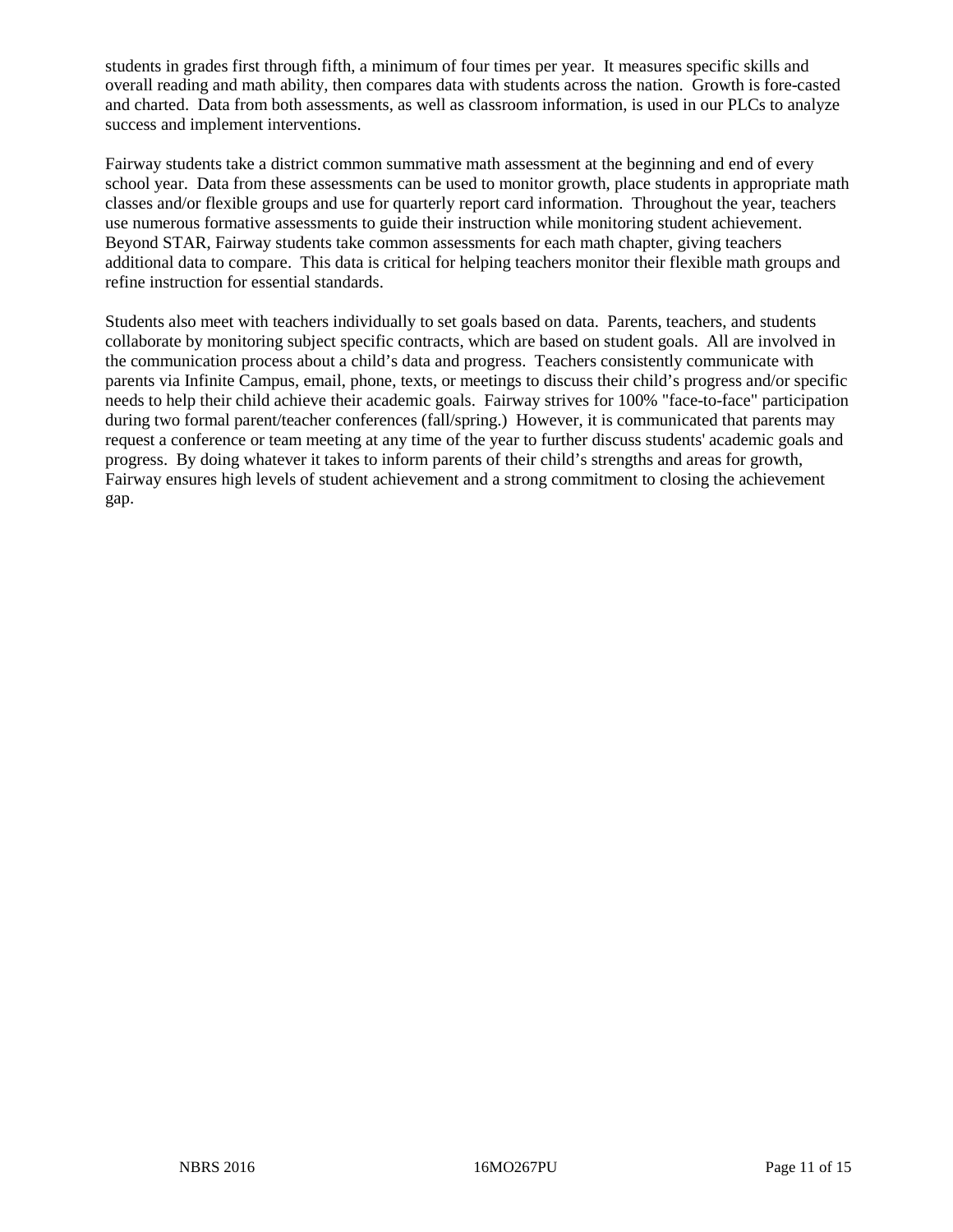# 1. School Climate/Culture:

Fairway Elementary engages and motivates all students by providing and maintaining an inviting, warm, and positive school climate. Substitute teachers, visitors, and community leaders often comment on the "family feeling" as they enter the front doors of Fairway. Fairway's stakeholders know that a positive school climate is critical to academic success. With that belief, the staff's first priority is that of cultivating a safe and happy atmosphere for all students. Before students even enter kindergarten, a special Fairway Eagle t-shirt is hand-delivered. The staff also receives a matching t-shirt to wear throughout the school year; encouraging a sense of unity and belonging. Teachers make personal phone calls to all parents during the first week of every school year, and continue these conversations throughout the school year. Through a strong character education initiative, Fairway teachers regularly hold class meetings to discuss norms, celebrate successes, and solve problems peacefully. Primary classes are paired with intermediate classes to build "buddy" relationships, and support one another through shared academic activities. A successful mentoring program matches a staff member with a student who is in need of extra support. The staff mentor checks in with his/her student to give encouragement and build a trusting relationship. Through weekly Professional Learning Communities (PLC's), staff members meet to brainstorm ways to meet the diverse needs of every learner.

Additionally, student leadership permeates the entire school culture. All students identify their leadership strengths and are then encouraged to use those strengths in various leadership positions. Student leaders act as morning greeters, peer tutors, teacher assistants, hallway monitors, and facilitators of school-wide assemblies. One example is that every morning the student body "tunes in" as Fairway student leaders present a live video news broadcast to share school announcements. The Student News Team is responsible for the entire broadcast and they lead the whole school in reciting the Fairway Eagle "SOAR" pledge to: solve problems peacefully (S), be open (O) to new learning, always (A) do their personal best, and show respect (R) to themselves and one another. This pledge reinforces the core belief of Fairway to provide a positive environment that supports the academic, social, and emotional growth of all its students.

In the same spirit, Fairway teachers feel valued and supported during monthly staff meetings where they have the opportunity to honor each other, once a year through district recognition programs like "Teacher of the Year" and Rockwood School District's "ROSE" award for outstanding service in education, and in everyday conversations with school administration. However, Fairway teachers feel the most valued by knowing they work in a building where love, acceptance, and respect abound.

2. Engaging Families and Community:

Rockwood School District services hundreds of homeless students at any given point of the year. Realizing that students cannot possibly focus on learning when they are worried about much larger issues, like hunger, Fairway Elementary developed the "Got Your Back Pack" (GYBP) program. Fairway established the GYBP program in August 2011 to alleviate student worry over hunger; thus allowing students to focus on learning. Every weekend our homeless students receive a backpack filled with nutritious food items that are easy to open, simple to prepare, and can accommodate a variety of living circumstances. Over the years, this program has grown to serve students across the entire school district. Fairway administration dedicated a section of the building to house the collected food for the entire district, creating a food pantry. The GYBP program involves students, their families, staff members, and many community groups and businesses. Fairway's staff prides themselves on teaching students the value of giving back and helping others. Students and their families collect food and personal care items through various drives, including school-wide events such as: Trunk or Treat, Cup Stacking Competitions, Soup-er Bowl, Hundredth Day of School Challenge, Bake Sales, Square One Art, Trivia Night, neighborhood collections, and so much more. Fairway has also reached out to local businesses to support the program. Some of GYBP's biggest and most consistent supporters are our local grocery stores, food banks, community colleges, churches, restaurants, and farmer's markets. Fairway's student activities groups (Go St. Louis, Girl Scouts, Boy Scouts, Girls on the Run, etc.) have organized their own service learning projects to help with the food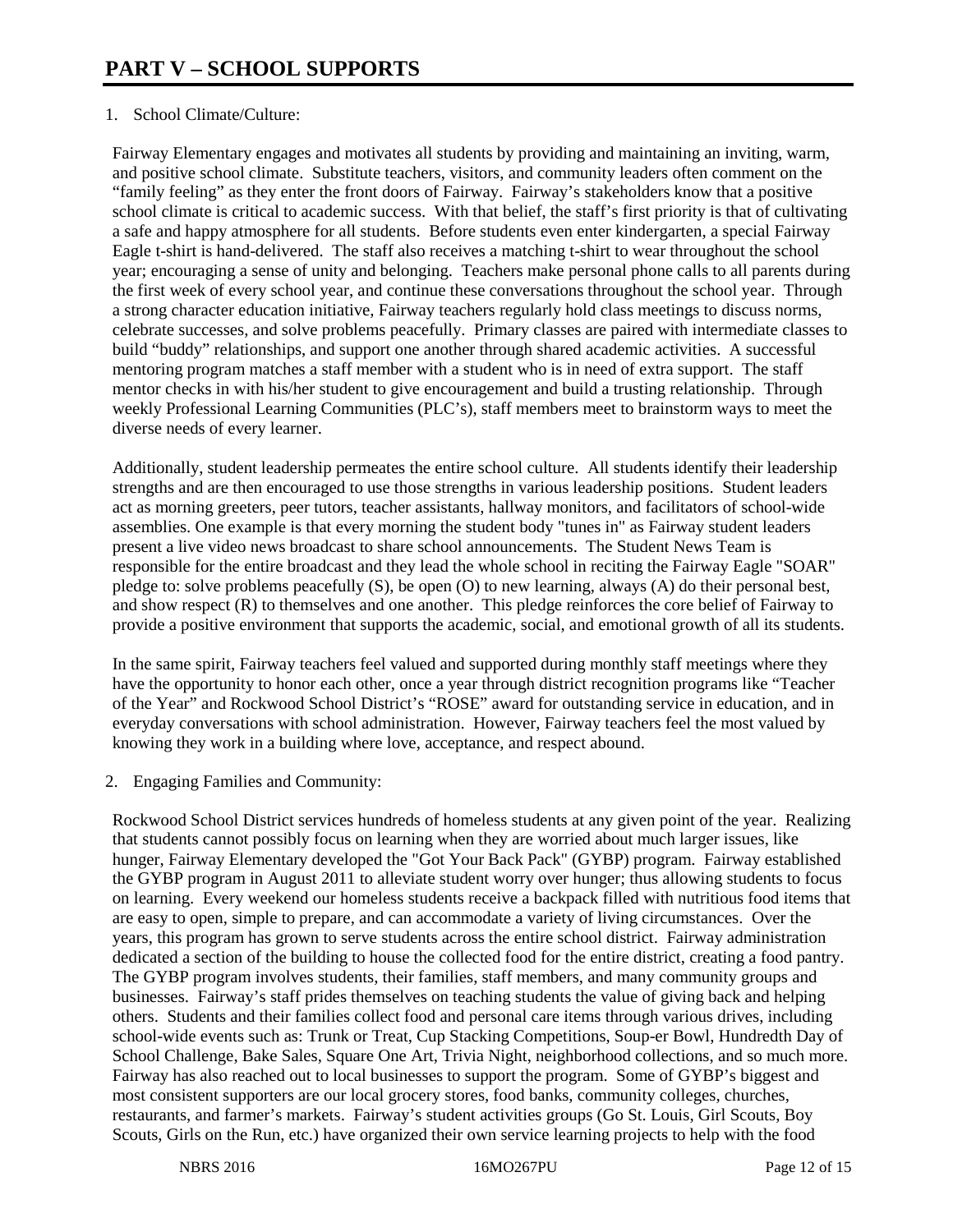pantry efforts. After collecting hundreds of food items, these student groups stock the in-house food pantry, and some groups raise money to purchase food for the pantry, go shopping themselves, stock shelves, and pack backpacks. Through this process, students are able to see first-hand the value of helping others and the impact it has on their peers. Fairway's has an amazing parent group that leads and coordinates volunteers from all around the district in order to pack over 100 backpacks every week for students. Our volunteers dedicate many hours each week to shop for food, organize the pantry, pack backpacks, and sort backpacks for delivery based on the needs of the homeless student population. Fairway truly understands the importance of taking care of each other, specifically feeding our homeless population, and how that increases students' overall academic, social, and emotional success.

## 3. Professional Development:

Fairway's professional development approach is always focused on students. We strive to align to the district's strategic professional development plan, while also being responsive to our building's specific needs. Through the use of professional development "needs inventories" and post-evaluations, a professional development plan is designed for each school year.

Driven to close our achievement gap by improving upon instructional practices (especially in regard to our students with special needs,) we utilize many resources such as guest speakers from the district or professional world to educate our staff. For example, a Clinical Nurse Specialist/Behavior Interventionist educated our staff about Oppositional Defiant Disorder (ODD). The strategies she provided were easily applicable to students with other mood disorders. Our purpose for inviting her was to learn more about the disorder, how it affects some of our special needs students, and to improve upon our strategies for working closely with these students, ultimately ensuring optimal student success.

Professional development is also implemented through various book studies in order to keep staff current on district, community, and social changes. One powerful book study titled: A Repair Kit for Grading, by Ken O'Connor, was chosen in anticipation of the district's switch to a K-5 Standards-Based Grading and Reporting (SBGR) model. Our staff thrives on being knowledgeable of current educational trends in order to improve instruction. This book study enabled the Fairway staff to embrace the district's change, understand the power of knowledge we would gain about our students with the change, and then meet student needs through a more comprehensive assessment and reporting model. Our staff is proud that with the targeted professional development received, they now understand our students' academic progress better than ever, and can use this new grading/reporting to better drive their instruction.

Another area in which meaningful and effective professional development has impacted our teachers is that of improving on our English/Language Arts instruction. As our district moved towards a Balanced Literacy approach, Fairway was already implementing many of the new instructional strategies. Additional ELA professional development led our teachers to initiate more individual student conferences in reading and writing, and provided the ability to better meet each individual student's needs.

Other professional development opportunities include: summer and school year district-provided workshops based on teacher need and current district curriculum implementations, opportunities (release time) to allow teachers time to observe and collaborate with other teachers in the district, and the ability to share best practices and knowledge acquired from these professional development opportunities with our own staff. Fairway is special because we share and learn from each other, always putting our students first. We are lifelong learners.

4. School Leadership:

School leadership has been second to none at Fairway Elementary School. From its inception, Fairway's leaders have been true visionaries that have facilitated leadership in others, especially the students. The leadership philosophy will always be that we do whatever it takes to ensure all students realize their potential. Fairway's school leaders hold true to the following core values: promote and model ethical values and good character as the foundation of performance, build a safe and caring school community, provide a meaningful and challenging academic program that connects all students to learning and honors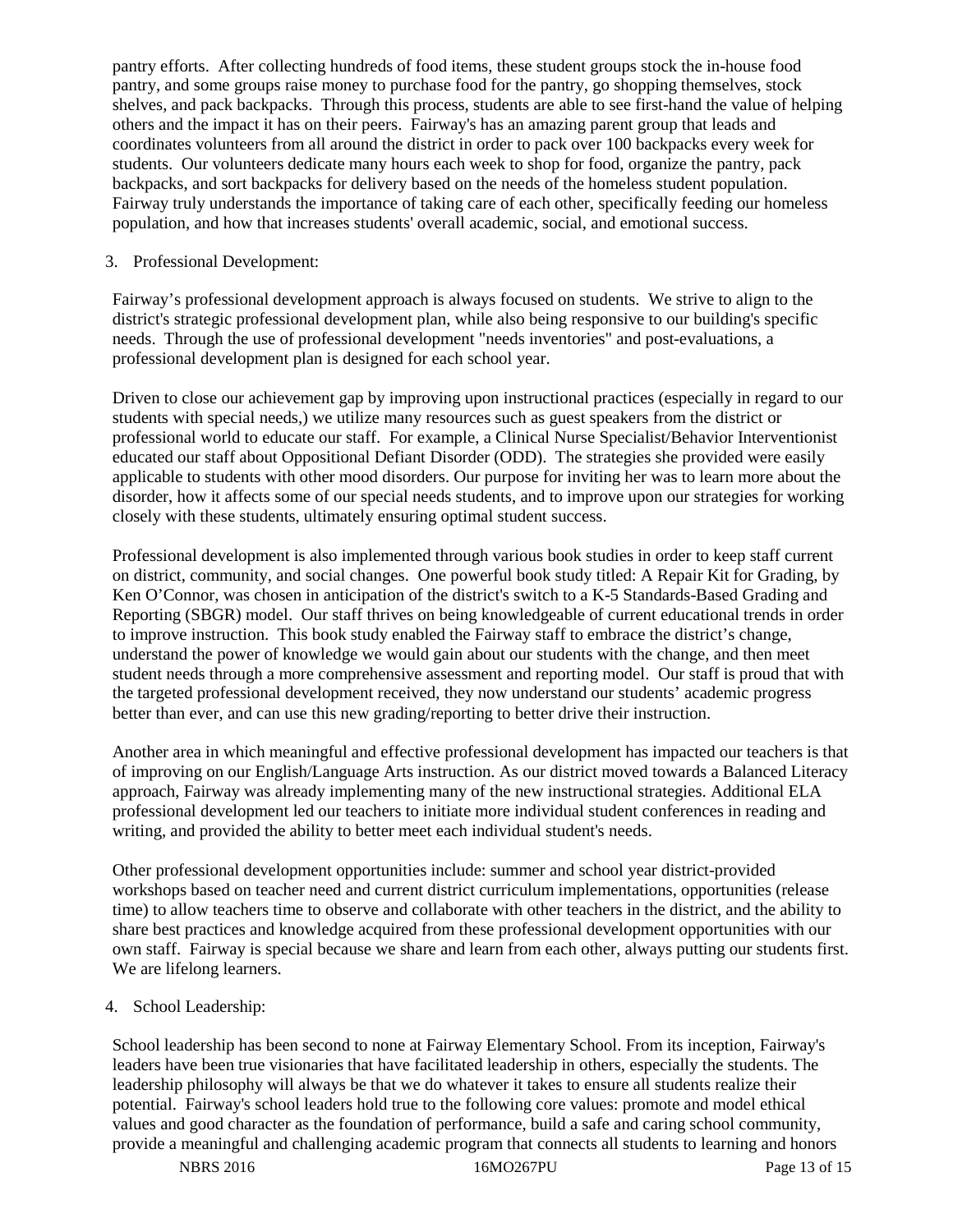their differences, and engage all stakeholders in shared responsibility for learning, character and climate.

Because of this philosophy and the success of Fairway, it is no surprise that the first two principals now work within the district's central office. The first principal of Fairway now serves as the Assistant Superintendent of Learning and Support Services. The second principal was recently promoted to the district's Director of Elementary Education position. Both of these influential leaders are now able to spread Fairway's positive culture and academic success on a more global level, thus impacting the overall success of the entire school district.

Fairway's school leaders from the past, as well as current administration, strive to be fully entrenched in every aspect of the school. Through a true character education approach, Fairway's school leaders ensure an equitable, systematic approach that allows for "voice and choice" from all stakeholders, especially its students. This is accomplished through the use of a building leadership committee that meets regularly. The committee is comprised of staff members representative of every area of the school community. Ideas, suggestions, and plans for ongoing school improvement (focused entirely on students' needs) are continuously discussed and shared with the rest of the school staff via the representatives. Additionally, academic/curriculum issues are addressed through a vertical team approach where each grade level is represented. Fairway is also proud of its practice to include parents in decision-making as much as possible. This is accomplished through regular Parent Teacher Organization (PTO) Executive Board meetings. Teacher liaisons attend and collaborate with parents. Furthermore, committees that address other topics, such as the Caring Schools (character) committee, and Professional Development committee meet regularly, also utilizing the same organizational structures. Either the building principal or the assistant principal is present at all committee meetings. Meeting minutes are taken and shared through the use of Google Drive to ensure everyone has access to the information and the ability to follow through on action items to enhance and improve student learning.

Finally, Fairway's school leaders are reflective practitioners who regularly seek feedback from all stakeholders in order for continuous improvement to occur. Through community-wide surveys, direct conversations, transparency, visible presence, and organized structures; the school administration facilitates leadership within all stakeholders to promote educational success.